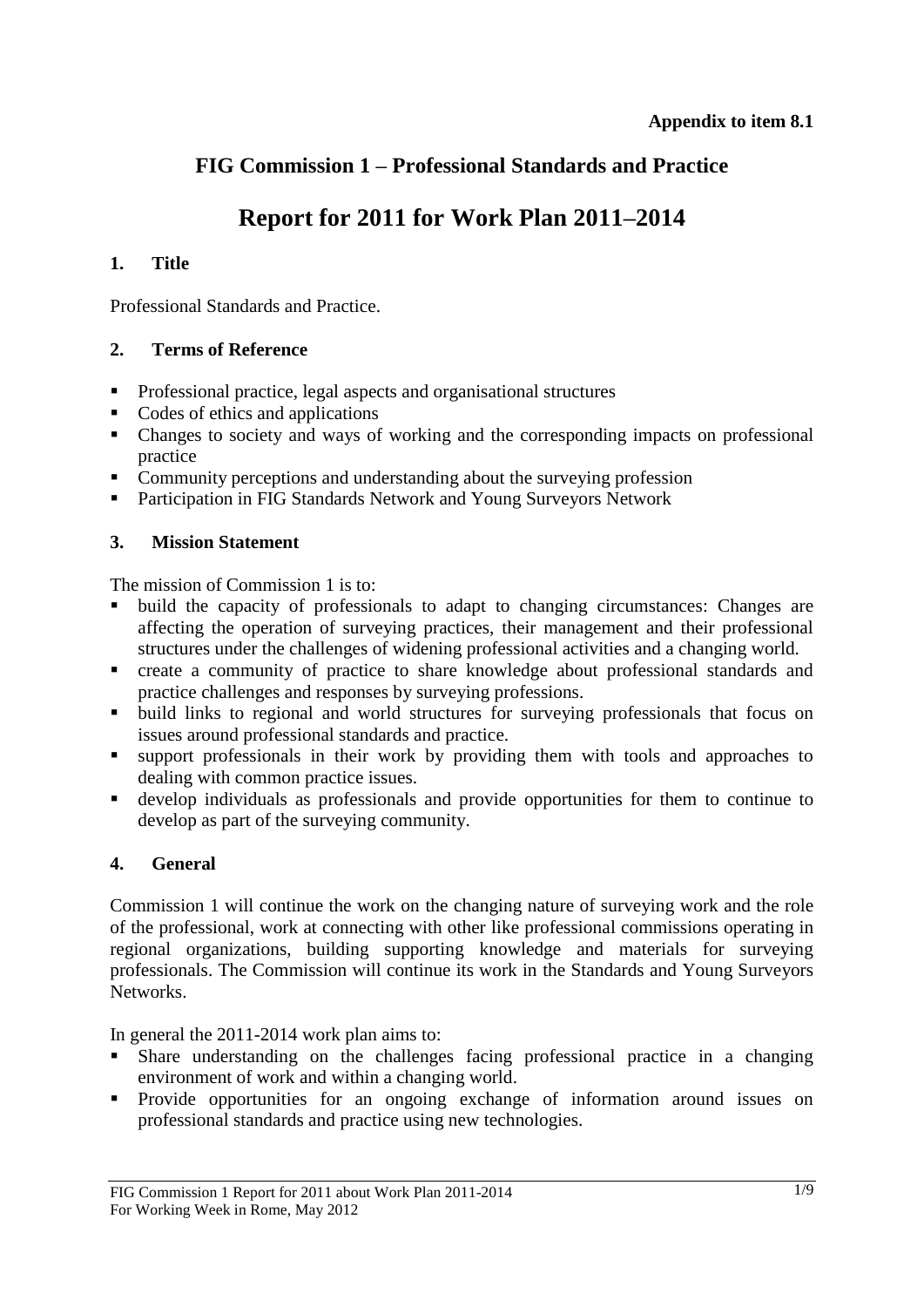- Share knowledge of professional practices around ethical delivery of services.
- Connect with other groups in member associations that promote and develop surveying professional standards and practice to share knowledge and develop possible joint activities.
- Work with Commission 2 to develop ongoing pathways of professional education that support the concept of ongoing professional development.
- **Promote cooperative development opportunities and the development of new initiatives by** growing knowledge from working together with other commissions on the current and future role of the surveyor, the definition of the surveyor as well as the age-structure within the profession.
- Build activities with world wide standards development and certification through the Standards Network.
- Build activities with Young Surveyors through the active support of the Young Surveyors Network.

The Commission will host the inter-commission working group to consider the current and future role of the surveyor, the definition of the surveyor as well as the age-structure within the profession. The other joint working group hosted by Commission 1 will study the technological, methodological and practical as well as legal aspects on the demarcation of international boundaries.

Report on activities for 2011

# **5. Working groups**

# **Working Group 1.1 - Changing Nature of Work and the Role of a Surveyor (Joint Working Group with Commission 2 )**

Policy issues:

- To consider the current and future role of the surveyor
- To review the definition of the surveyor
- To study the age-structure within the surveying profession and prepare proposals how to response to the competition to market the profession for new generations
- Surveying professionals work in a variety of work environments and are required to respond to constant changes in how they deliver services. This creates challenges to them in how they practice and challenges on how to adapt to change. Identifying and sharing new ways of working from around the world will provide practical examples of ways others have successfully adapted and will build a set of case studies on change.

Co-chairs:

Winnie Shiu, Hong Kong SAR, China, e-mail: [wshiu@hkis.org.hk](mailto:wshiu@hkis.org.hk)  Curtis Sumner, USA. E-mail: [Curtis.Sumner@acsm.net](mailto:Curtis.Sumner@acsm.net) Brian Coutts, New Zealand, e-mail: [brian.coutts@otago.ac.nz](mailto:brian.coutts@otago.ac.nz)

Specific project(s)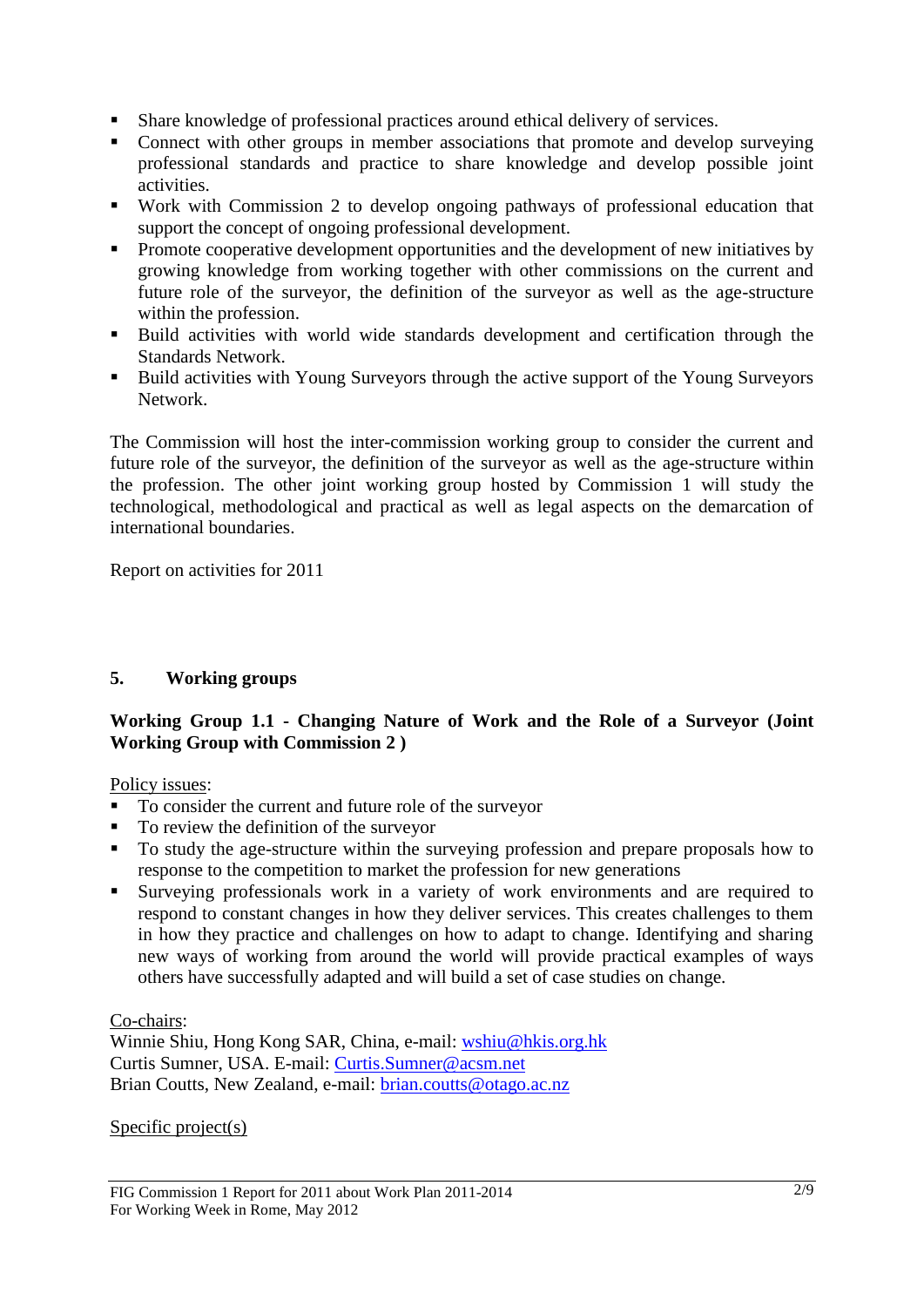- To consider the current and future role of the surveyor
- To review the definition of the surveyor
- Age structural survey within FIG (implemented by Cecilia Lindén, Sweden)
- **Prepare proposals how to response to the competition to market the profession for new** generations

### Workshop(s)

 Participation in FIG Working Weeks and other major FIG events with dedicated technical sessions and/or workshops as appropriate.

# Publication(s)

■ To be determined

# Timetable

Final report at the FIG Congress 2014

Report for 2011 – Paper

# **Working Group 1.2 – Regulation approaches that provide secure tenure**

Policy issues

- Regulation is a way to develop secure land tenure and through this the alleviation of poverty through one of the basic principles of a secure tenure – integrity of the system and the control (elimination ) of corruption.
- Reviewing practice around the world provides an opportunity for professionals to share ideas on what has been done in various countries, consider how it was done and learn from others experiences of implementing regulation..

# Chair:

■ Brian Coutts, New Zealand, e-mail: [brian.coutts@otago.ac.nz](mailto:brian.coutts@otago.ac.nz)

# Specific project(s)

- Develop case studies on how countries operate legislative systems that monitor the surveying profession.
- Review aspects of regulation, survey controls systems, the role of educational and professional development systems to develop practice examples.

# Workshop(s)

 Participation in FIG Working Weeks and other major FIG events with dedicated technical sessions and/or workshops as appropriate.

# Publication(s)

• Publish case studies on regulation approaches around the world.

#### Timetable

Final report at the FIG Congress 2014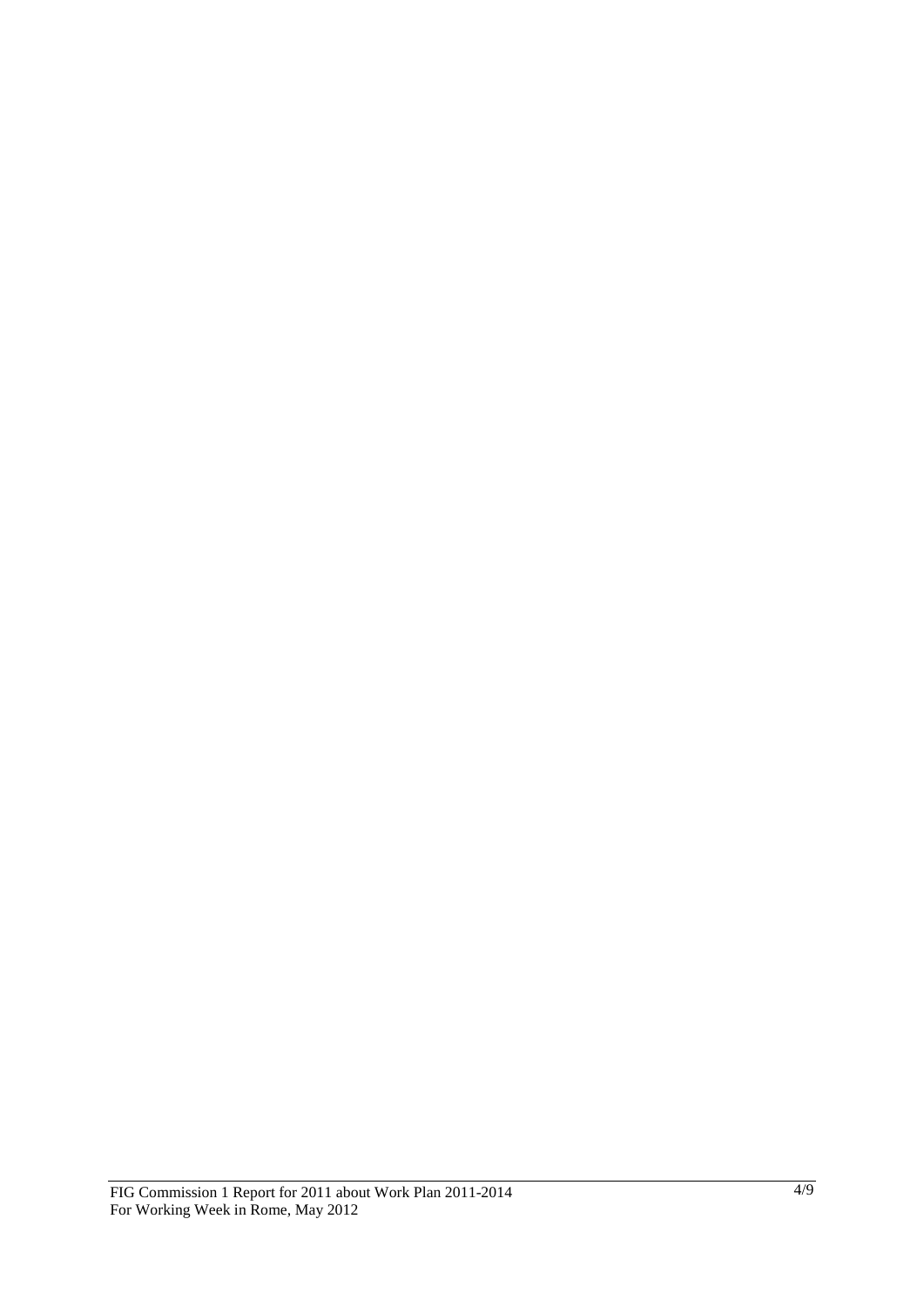# **Working Group 1.3 – Community of Practice on Professional Standards and Practice**

Policy issues

- All professionals face professional standards and practice challenges and find ways to respond effectively. Anyone facing a problem or issues can be certain that somewhere in the world, someone has solved a problem that might be very similar. Developing a way to share practice issues using Web 2 technologies would provide a way for surveying professionals to develop a place where they can share the knowledge of others in dealing with current issues. This will be supplemented by professional standards and practice issues workshops held at each Working Week and the Regional Conference. Through this regular updates on emerging issues around the world can be obtained.
- There are regional and other structures in place where members also interested and committed to issues around professional standards and practice for surveying professionals. These groups develop ideas and produce papers and possibly publications that are part of a world wide knowledge bank that FIG could access. Building links to regional and world structures for surveying professionals that focus on issues around professional standards and practice will expand our understanding and access to knowledge and resources.

#### Chair:

Stephen Djaba, Ghana,. e-mail: [Stephen@ghana.com](mailto:Stephen@ghana.com)

#### Specific project(s)

- Linking worldwide with professional groups that focus on issues around professional standards and practice.
- Develop a knowledge management concept for FIG as a professional organization.

# Workshop(s)

- Participation in FIG Working Weeks and other major Commission events with dedicated technical sessions and/or workshops as appropriate.
- Professional Standards and Practice Issues workshops at each FIG Working Week and the Regional Conference.

#### Publication(s)

To be determined.

#### Timetable

Final report at the FIG Congress 2014

# **Working Group 1.4 – International Boundary Settlement and Demarcation (Joint Working Group with Commissions 4, 5 and 7)**

#### Policy issues

- To deal with theoretical, methodological and some legal aspects and analysis of a few practical cases in international and national boundaries
- To prepare an FIG publication on international boundary settlement and demarcation all over the world.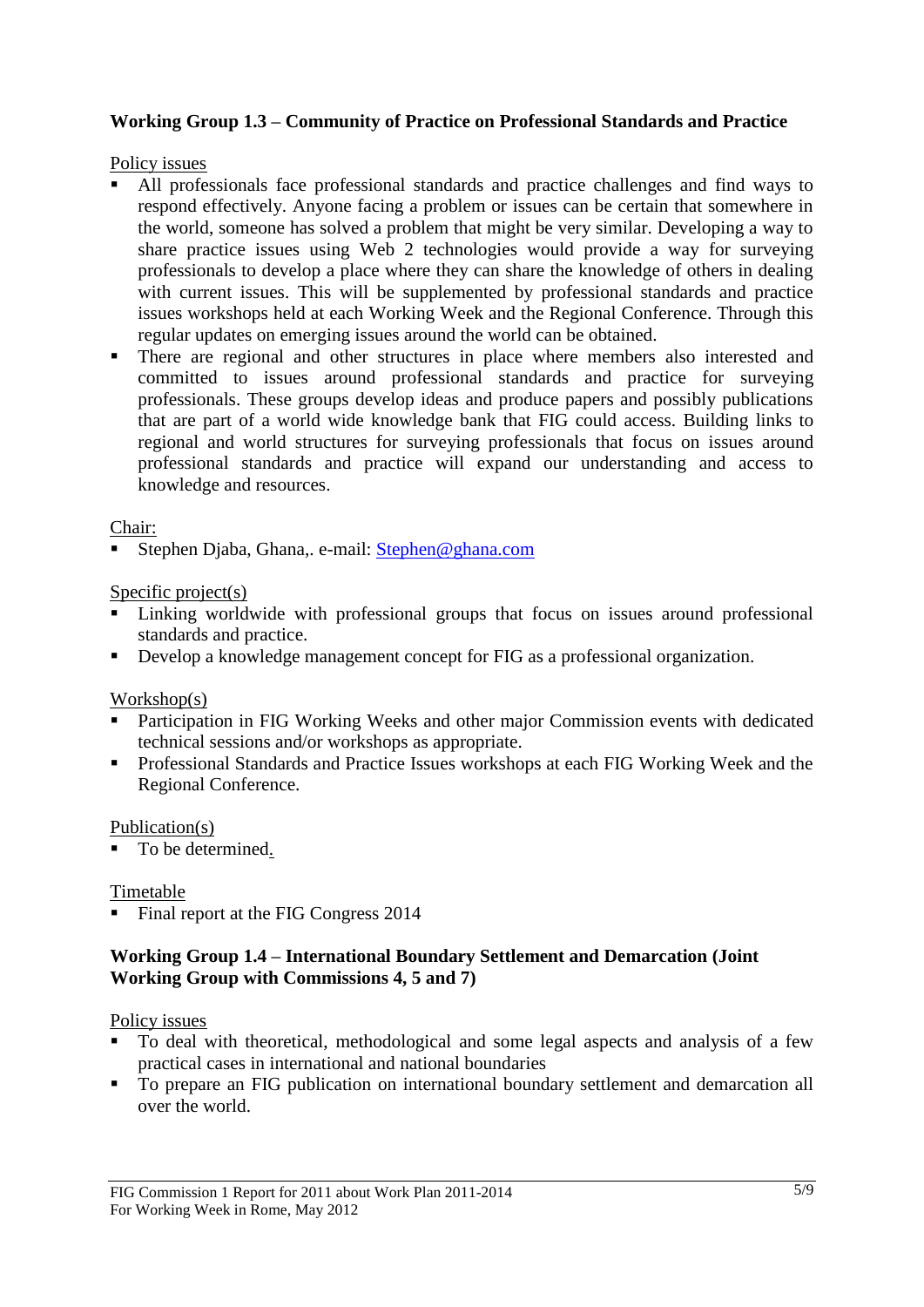# Co-chairs:

- Dr. Haim Srebro, Israel, e-mail: [haim@mapi.gov.il](mailto:haim@mapi.gov.il)
- Dr. Bill Robertson, New Zealand, email: [billrobertson@xtra.co.nz](mailto:billrobertson@xtra.co.nz)

# Workshop(s)

 Participation in FIG Working Weeks and other major Commission events with dedicated technical sessions as appropriate.

# Publication(s)

**FIG publication on international boundary settlement and demarcation all over the world.** 

Timetable

Final report at the FIG Congress 2014

# **Working Group 1.5 – Social Media and Surveyors (Joint Working Group with the Young Surveyors Network)**

# Policy issues

- Survey and recommendations on the use of social media (Facebook, LinkedIn, YouTube, Twitter etc.) in surveying community for member associations
- Raise the understanding of new communication tools within surveying community
- Prepare proposals on using social media in marketing the profession and reaching new generations
- Initiate opportunities for participating in social media at FIG events using skill sharing with Young Surveyors

# Chair

Interim Chair, Leonie Newnham, Australia, e-mail: [Leonie.Newnham@dse.vic.gov.au](mailto:Leonie.Newnham@dse.vic.gov.au)

# Workshop(s)

 Participation in FIG Working Weeks and other major FIG events with dedicated technical sessions and/or workshops as appropriate. Test online communication for out-reaching surveyors that do not normally attend FIG events.

# Publication(s)

FIG guidelines for member associations on the use of social media.

# Timetable

Final report at the FIG Congress 2014

# **6. Co-operation with Other Commissions and organisations**

Commission 1 is co-operating with the two FIG networks on standards and young surveyors.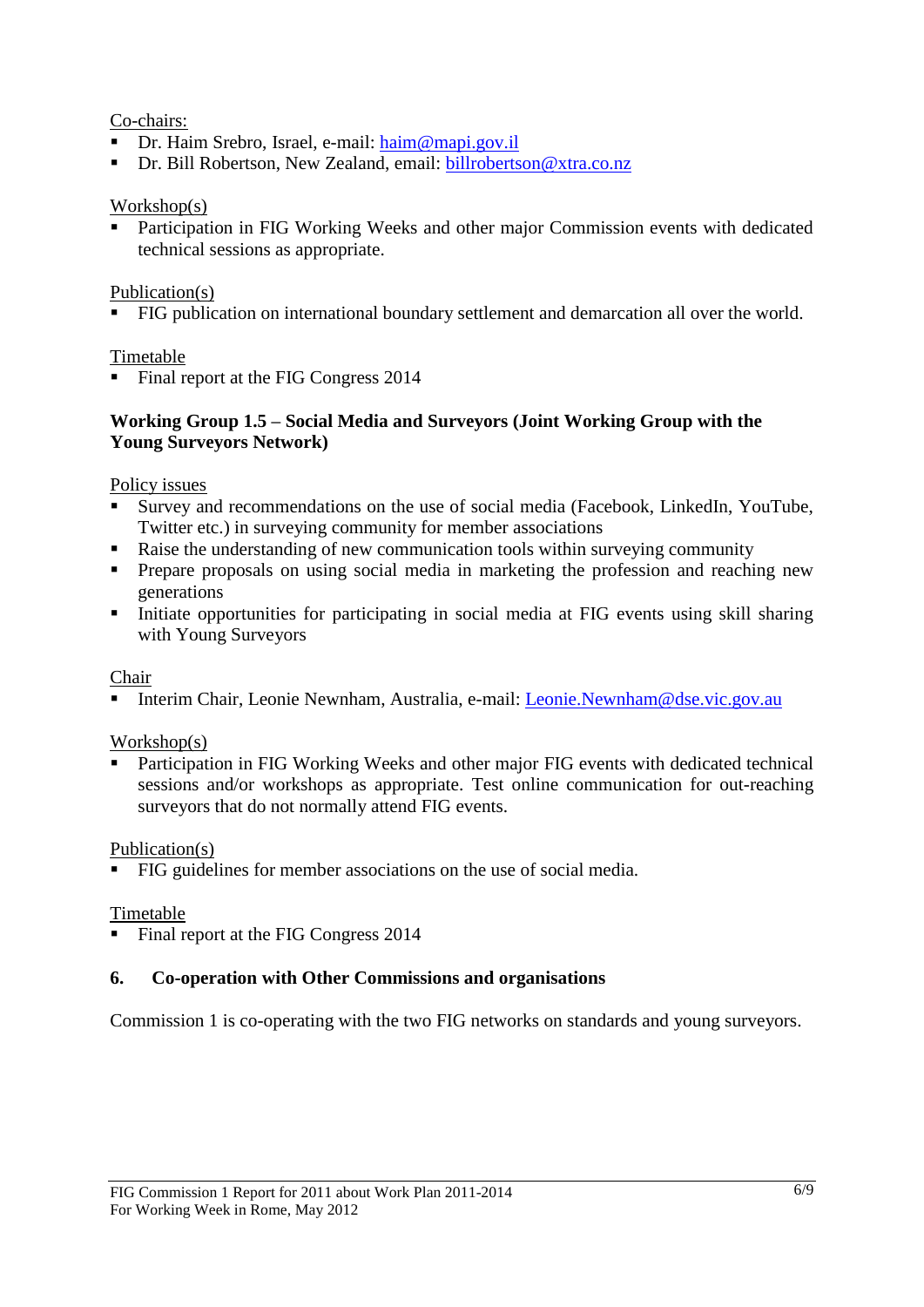# **7. Commission Officers**

#### **Commission Chair and Initial Co-Chair of WG 1.5**

Leonie Newnham Manager, Innovation Department of Sustainability and Environment Level 13, 8 Nicholson Street East Melbourne, Vic. 3002 Victoria AUSTRALIA Tel.  $+ 61$  3 9637 8651  $Fax + 61 3 9637 9558$ Email: [Leonie.Newnham@dse.vic.gov.au](mailto:Leonie.Newnham@dse.vic.gov.au)

#### **Vice Chair of Administration and Communication**

Robyn McCutcheon VMAS Project Manager Spatial Information Infrastructure Information Services Branch Department of Sustainability and Environment Level13, 570 Bourke Street, Melbourne,Vic,3000 AUSTRALIA Tel. + 61 3 8636 2346 Email robyn.mccutcheon@dse.vic.gov.au

#### **Vice-Chair and Joint Chair of WG 1.1** (to be confirmed)

Curtis Sumner Executive Director American Congress on Surveying and Mapping 6 Montgomery Village Av #403 Gaithersburg, MD 20879 USA Tel + 1 240 632 9716 Fax + 1 240 632 1321 Email: [Curtis.Sumner@acsm.net](mailto:Curtis.Sumner@acsm.net)

#### **Vice-Chair and Joint Chair of WG 1.1**

Winnie Shiu Senior Land Surveyor/Mapping Information Services Survey and Mapping Office Lands Department The Hong Kong Institute of Surveyors 23/F North Point Government Offices 333 Java Road North Point HONG KONG Tel. + 852 22313443